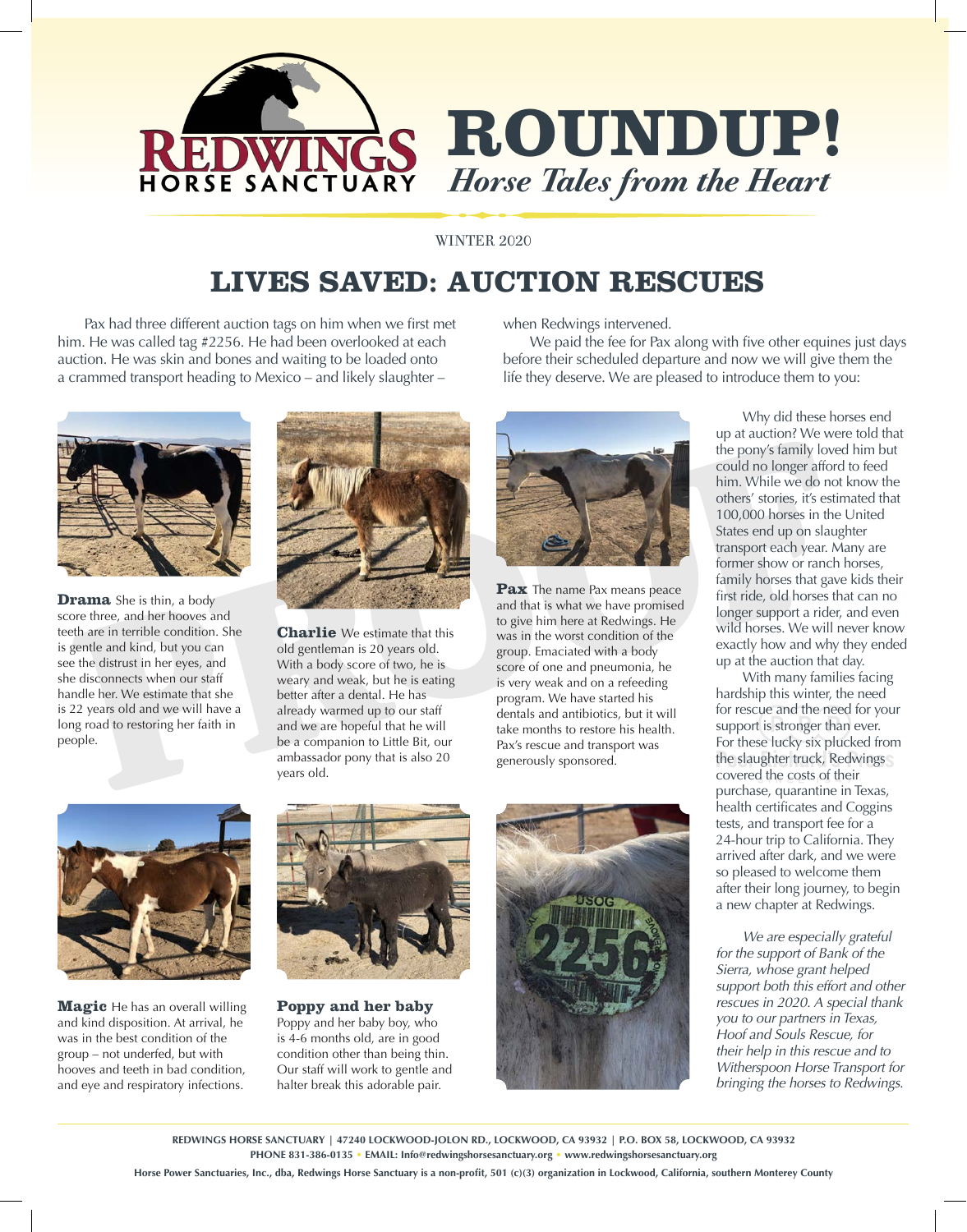# **Paso Here We Come: The Campaign for Redwings**





In 2021, Redwings will celebrate its 30th anniversary with a move to our new permanent home in Paso Robles, CA. Our vision is that Redwings will serve as a hub for equine rescue and rehabilitation, education, and adoption in the central coast with its new location in the heart of wine country. We seek campaign partners at all levels now through December 31, 2021 to help us reach our ambitious \$1M goal to transform the new property into a state-of-the-art sanctuary.

Construction is under way, and we offer naming opportunities at the following levels for our key buildings in progress:

- *• DIAMOND*: Naming opportunity of your choice \$50,000
- *• PALLADIUM*: Office Building with Volunteer Center \$25,000
- *• PLATINUM*: Medical Building or Small Mare Motel \$10,000
- *• GOLD*: Arena naming with a banner outside of the new arena \$5,000
- *• SILVER*: Pasture naming with a plaque on the pasture gate \$1,000

Would you like to honor a loved one or beloved pet? Perhaps this December you will consider naming a metal horse on our donor wall (\$500) or a 4" x 8" brick paver (\$200) for our garden courtyard. Each





metal horse and brick paver will be part of the new landscape at our Paso Robles sanctuary. For more information or to see examples please visit the campaign page on our website. We continue to be humbled by the outpouring of support, especially in these difficult times. You enable us to continue our work serving equines in need and their families – in California and beyond.

We would like to especially thank the Mary Jo and Hank Greenberg Animal Welfare Foundation for supporting the building of our large mare motel as well as direct horse care during our upcoming move.

*All gifts to Redwings, a 501(c)3 non-profit, are tax deductible. Cash gifts through December 31, 2020 up to \$300 are eligible for a new temporary IRS charitable deduction for standard deduction under the CARES Act – please visit IRS.gov/newsroom for details.*

*If you would like your donation to go towards the capital campaign, please remember to mark the box for capital campaign on the remit envelope.*



**Primo and Little Bit**

### **Sara's Journal**

2020 has been a long and difficult year for everyone, but as it comes to a close, we find ourselves thankful for many things this year. Our staff has been able to stay safe and healthy during COVID-19 and have been able to continue to provide all our horses with the stellar care that they deserve. We have welcomed 16 new horses to Redwings this year. Our foster program placed a record 20 horses in foster homes and eight were formally adopted.

In the fall, we were exhausted after evacuating animals from multiple wildfires in our area, only to then have our sanctuary threatened by another wildfire. We are so thankful that the brave firefighters were able to get control of the fire and we did not need to evacuate any of our horses.

Now we are preparing for our next big challenge – our move to Paso Robles. We have had 20 amazing years at our Lockwood facility and are we excited to start a new chapter in 2021 at our new and permanent home in Paso Robles. Moving the horses, ranch equipment, office equipment, and all our feed and bedding materials is going to be a huge task, but we are ready for the challenge. We look forward to opening our Paso Robles location to the public in Spring of 2021.

We are so thankful for everyone's continued support of our organization. Special thanks to Jack and Marilyn Clifton for their longtime support of our efforts at the Lockwood sanctuary. Together we are making a difference in these horses lives every day and we could not do it without your support.

 Wishing you all a wonderful holiday season and a Happy New Year!

Sara Ruggerone Equine Care Manager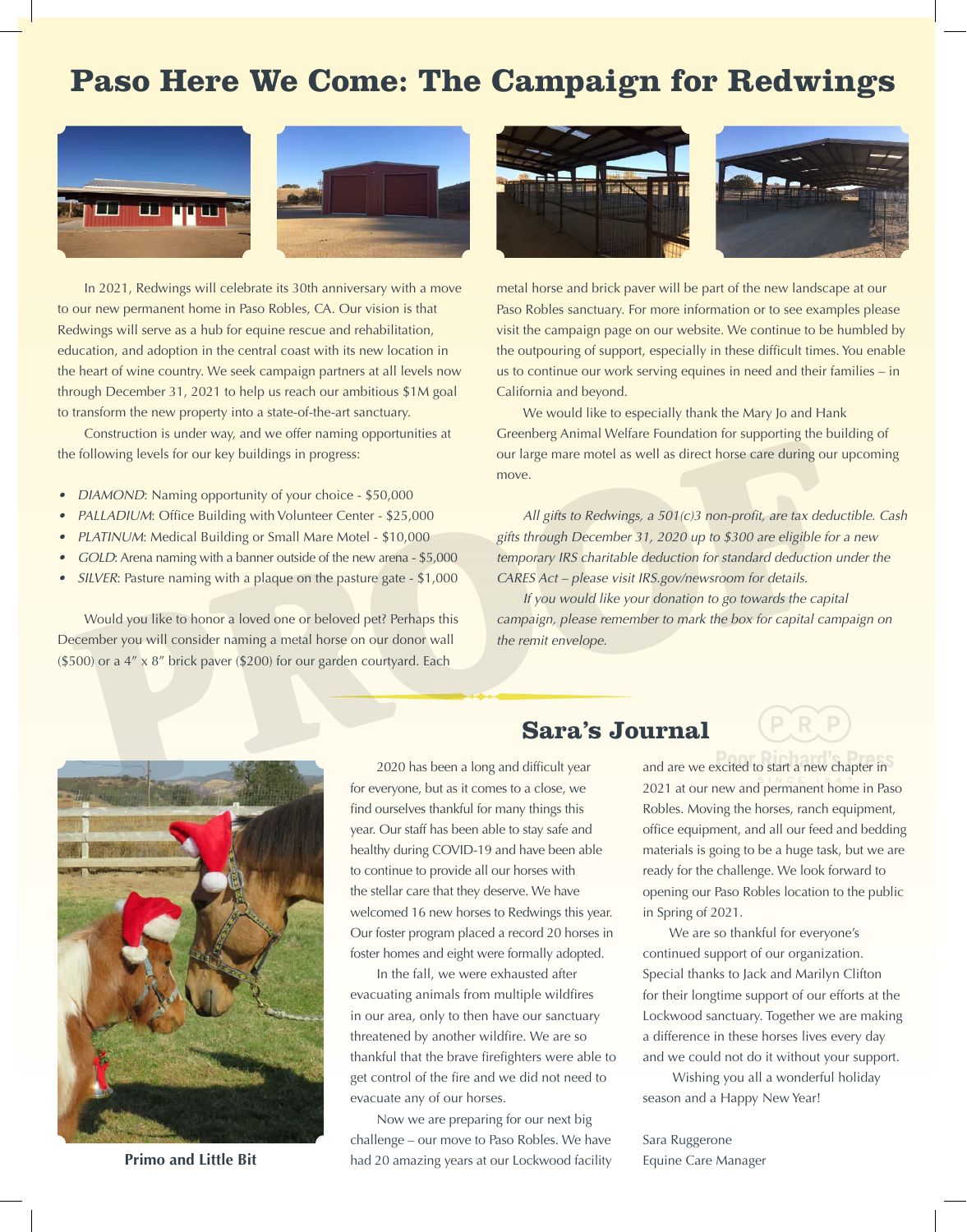Welcomed!



**Magic Drama Pax**







**Bamboozler**



**Charlie**

Fostered!



**Defense Minister**





**Joelito Winston**



**Quick N Dirty**



**Bridle Plan Josie Cloud** 



**Poppy and baby**

Farewell

*Until We Meet Again Over the Rainbow Bridge – Rest in Peace, Dear Friends.*